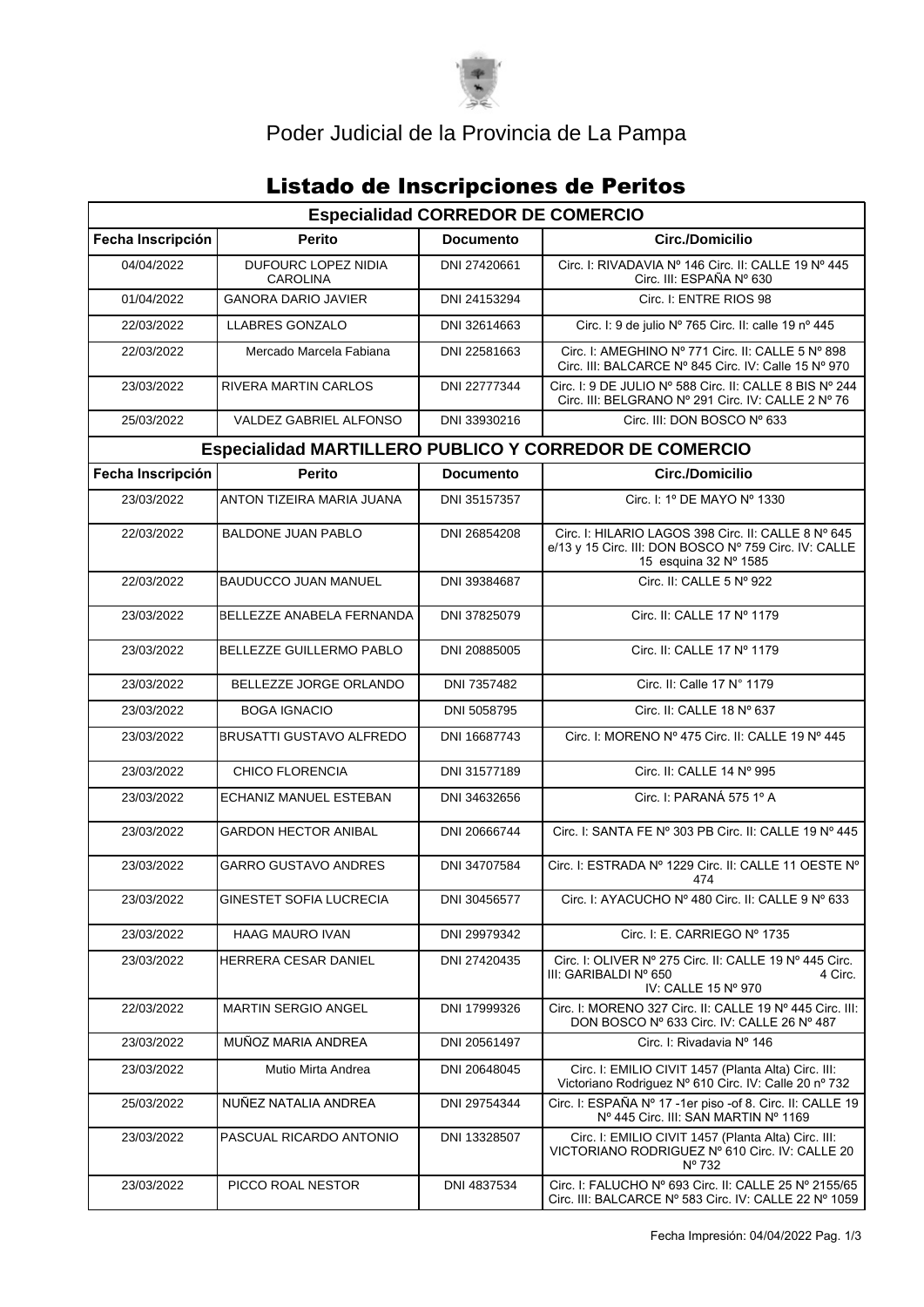

# Poder Judicial de la Provincia de La Pampa

### **Listado de Inscripciones de Peritos**

| 23/03/2022                    | PRIETO WALTER ALEXIS                   | DNI 31087548 | Circ. I: HILARIO LAGOS Nº 637 Circ. II: CALLE 2 Nº<br>454 (Entre 9 Y 11) Circ. III: VICTORIANO RODRIGUEZ<br>Nº 725 Circ. IV: CALLE 4 Nº 1235 |  |  |  |
|-------------------------------|----------------------------------------|--------------|----------------------------------------------------------------------------------------------------------------------------------------------|--|--|--|
| 25/03/2022                    | ROSSOTTO CAROLA                        | DNI 33242393 | Circ. I: VILLEGAS Nº 745                                                                                                                     |  |  |  |
| 28/03/2022                    | STACCO MARIA SUSANA                    | DNI 4976925  | Circ. I: RIVADAVIA 146 Circ. II: CALLE 19 N° 445 Circ.<br>III: SAN MARTIN Nº 1169                                                            |  |  |  |
| 23/03/2022                    | STAUDINGER PABLO GERMAN                | DNI 31482300 | Circ. I: MELVIN JONES Nº 2660                                                                                                                |  |  |  |
| 23/03/2022                    | SUAREZ CEPEDA SUSANA<br><b>MONICA</b>  | DNI 14664462 | Circ. I: Hilario Lagos Nº 637 Circ. II: Calle 2 Nº 686 Circ.<br>III: Victoriano Rodriguez Nº 725 Circ. IV: Calle 15 Nº 970                   |  |  |  |
| 23/03/2022                    | <b>WEIGEL EMILIANO MARTIN</b>          | DNI 29074434 | Circ. I: CIRCUNVALACIÓN NORTE Y TORROBA,<br>LOCAL 46, BARRIO PROCREAR                                                                        |  |  |  |
| <b>Especialidad TASADOR/A</b> |                                        |              |                                                                                                                                              |  |  |  |
| Fecha Inscripción             | <b>Perito</b>                          | Documento    | Circ./Domicilio                                                                                                                              |  |  |  |
| 23/03/2022                    | ANTON TIZEIRA MARIA JUANA              | DNI 35157357 | Circ. I: 1º DE MAYO Nº 1330                                                                                                                  |  |  |  |
| 23/03/2022                    | <b>BALDONE JUAN PABLO</b>              | DNI 26854208 | Circ. I: HILARIO LAGOS 398 Circ. II: CALLE 8 Nº 645<br>e/13 y 15 Circ. III: DON BOSCO Nº 759 Circ. IV: CALLE<br>15 esquina 32 Nº 1585        |  |  |  |
| 23/03/2022                    | <b>BAUDUCCO JUAN MANUEL</b>            | DNI 39384687 | Circ. II: CALLE 5 Nº 922                                                                                                                     |  |  |  |
| 23/03/2022                    | BELLEZZE ANABELA FERNANDA              | DNI 37825079 | Circ. II: CALLE 17 Nº 1179                                                                                                                   |  |  |  |
| 23/03/2022                    | BELLEZZE GUILLERMO PABLO               | DNI 20885005 | Circ. II: CALLE 17 Nº 1179                                                                                                                   |  |  |  |
| 23/03/2022                    | BELLEZZE JORGE ORLANDO                 | DNI 7357482  | Circ. II: Calle 17 N° 1179                                                                                                                   |  |  |  |
| 23/03/2022                    | <b>BOGA IGNACIO</b>                    | DNI 5058795  | Circ. I: RIVADAVIA 146 Circ. II: CALLE 18 Nº 637 Circ.<br>III: BALCARSE 845 Circ. IV: CALLE 26 CASA 44 PLAN<br>3000                          |  |  |  |
| 23/03/2022                    | <b>BRUSATTI GUSTAVO ALFREDO</b>        | DNI 16687743 | Circ. I: MORENO Nº 475 Circ. II: CALLE 19 Nº 445                                                                                             |  |  |  |
| 23/03/2022                    | <b>CHICO FLORENCIA</b>                 | DNI 31577189 | Circ. I: Calle 15 N° 715 Circ. II: CALLE 14 N° 995                                                                                           |  |  |  |
| 04/04/2022                    | DUFOURC LOPEZ NIDIA<br><b>CAROLINA</b> | DNI 27420661 | Circ. I: RIVADAVIA Nº 146 Circ. II: CALLE 19 Nº 445<br>Circ. III: ESPAÑA Nº 630                                                              |  |  |  |
| 23/03/2022                    | <b>ECHANIZ MANUEL ESTEBAN</b>          | DNI 34632656 | Circ. I: PARANÁ 575 1º A                                                                                                                     |  |  |  |
| 23/03/2022                    | <b>GARDON HECTOR ANIBAL</b>            | DNI 20666744 | Circ. I: SANTA FE Nº 303 PB Circ. II: CALLE 19 Nº 445                                                                                        |  |  |  |
| 23/03/2022                    | GARRO GUSTAVO ANDRES                   | DNI 34707584 | Circ. I: ESTRADA Nº 1229 Circ. II: CALLE 11 OESTE Nº<br>474                                                                                  |  |  |  |
| 23/03/2022                    | GINESTET SOFIA LUCRECIA                | DNI 30456577 | Circ. I: AYACUCHO Nº 480 Circ. II: CALLE 9 Nº 633                                                                                            |  |  |  |
| 23/03/2022                    | <b>HAAG MAURO IVAN</b>                 | DNI 29979342 | Circ. I: E. CARRIEGO Nº 1735                                                                                                                 |  |  |  |
| 23/03/2022                    | HERRERA CESAR DANIEL                   | DNI 27420435 | Circ. I: OLIVER Nº 275 Circ. II: CALLE 19 Nº 445 Circ.<br>III: GARIBALDI Nº 650<br>4 Circ.<br>IV: CALLE 15 Nº 970                            |  |  |  |
| 23/03/2022                    | <b>MARTIN SERGIO ANGEL</b>             | DNI 17999326 | Circ. I: MORENO 327 Circ. II: CALLE 19 Nº 445 Circ. III:<br>DON BOSCO Nº 633 Circ. IV: CALLE 26 Nº 487                                       |  |  |  |
| 22/03/2022                    | Mercado Marcela Fabiana                | DNI 22581663 | Circ. I: AMEGHINO Nº 771 Circ. II: CALLE 5 Nº 898<br>Circ. III: BALCARCE Nº 845 Circ. IV: Calle 15 Nº 970                                    |  |  |  |
| 23/03/2022                    | MUÑOZ MARIA ANDREA                     | DNI 20561497 | Circ. I: Rivadavia Nº 146                                                                                                                    |  |  |  |
| 25/03/2022                    | NUÑEZ NATALIA ANDREA                   | DNI 29754344 | Circ. I: ESPAÑA Nº 17 -1er piso -of 8. Circ. II: CALLE 19<br>Nº 445 Circ. III: SAN MARTIN Nº 1169                                            |  |  |  |
| 23/03/2022                    | PASCUAL RICARDO ANTONIO                | DNI 13328507 | Circ. I: EMILIO CIVIT 1457 (Planta Alta) Circ. III:<br>VICTORIANO RODRIGUEZ Nº 610 Circ. IV: CALLE 20<br>Nº 732                              |  |  |  |